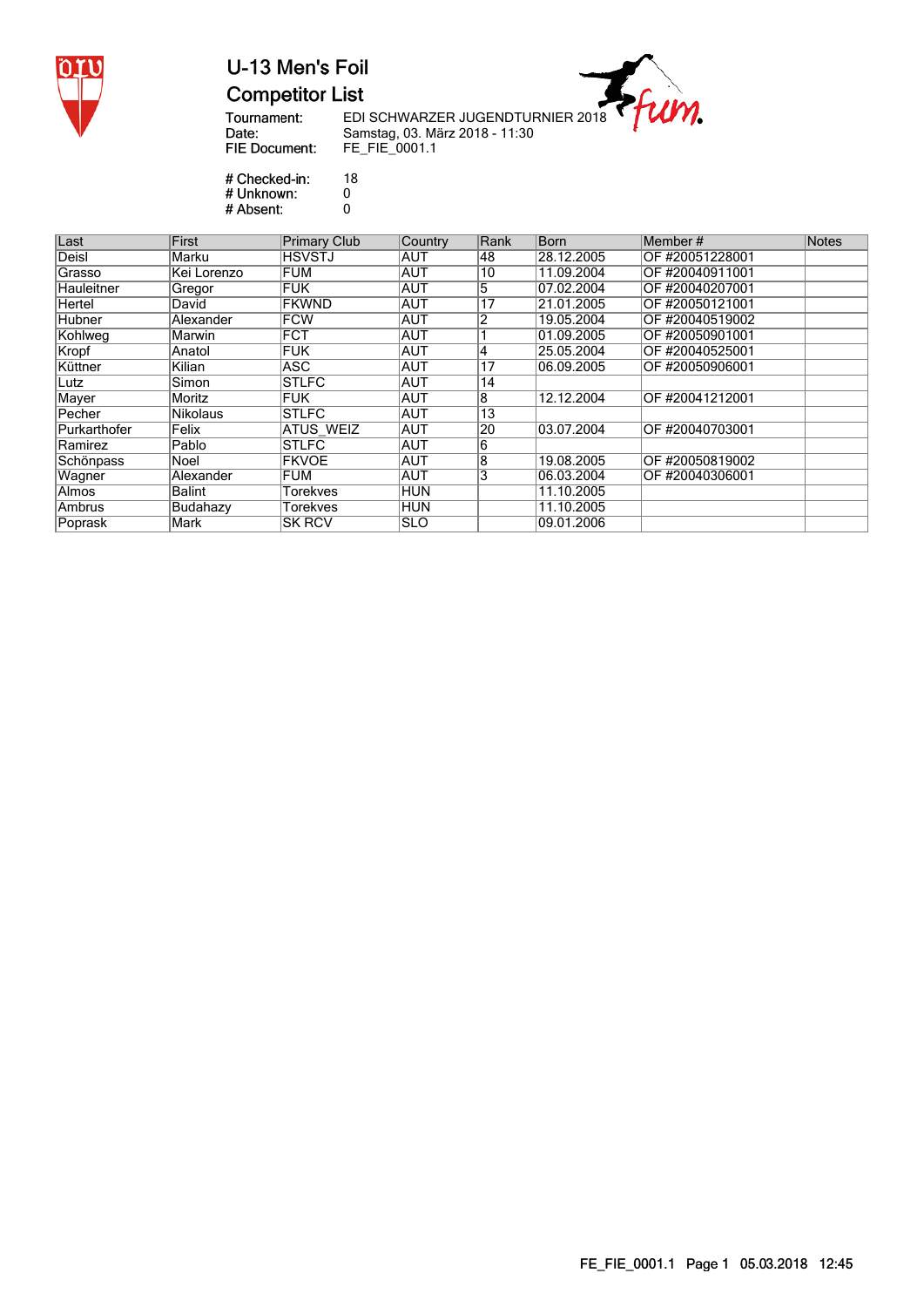|                 | <b>EDI SCHWARZER JUGENDTURNIER 2018</b>                                                                                          |  |  |  |  |  |  |  |  |  |  |
|-----------------|----------------------------------------------------------------------------------------------------------------------------------|--|--|--|--|--|--|--|--|--|--|
|                 | <b>BSFZ Südstadt</b>                                                                                                             |  |  |  |  |  |  |  |  |  |  |
|                 | Samstag, 03. März 2018                                                                                                           |  |  |  |  |  |  |  |  |  |  |
| U-13 Men's Foil |                                                                                                                                  |  |  |  |  |  |  |  |  |  |  |
|                 | Total # of competitors: 18 Total # of pools: 3                                                                                   |  |  |  |  |  |  |  |  |  |  |
| Round 1         | 3 pools of 6<br>15 (83,33% of 18) competitors promoted to the next round                                                         |  |  |  |  |  |  |  |  |  |  |
| Round 2         | 3 pools of 5<br>12 (80,00% of 15) competitors promoted to the next round<br>Use the combined pool results to seed the next round |  |  |  |  |  |  |  |  |  |  |
| Round 3         | Incomplete DE table of 16 fenced through the finals, no fence-off for third                                                      |  |  |  |  |  |  |  |  |  |  |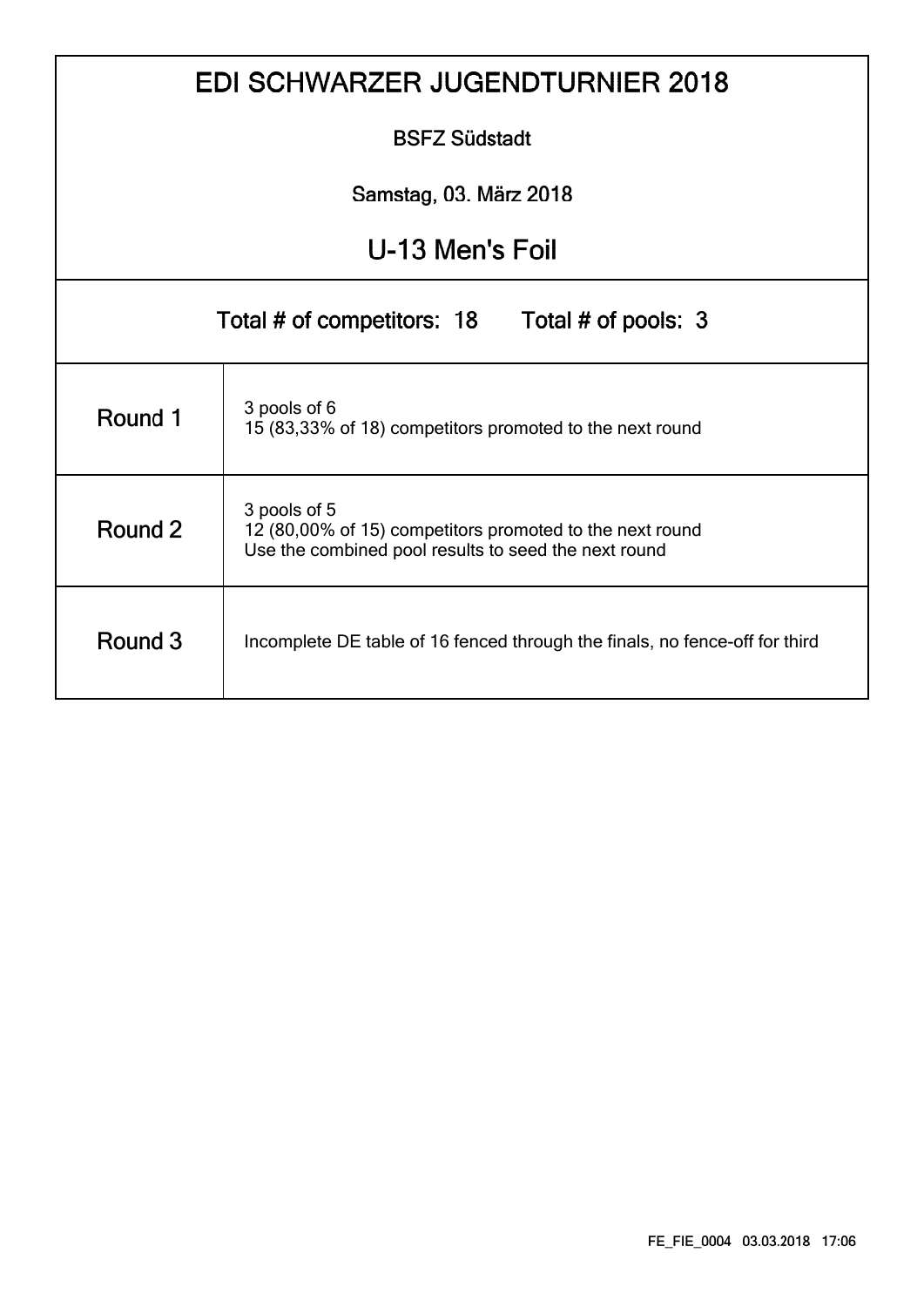

#### Seeding for Round #1 - Pool

Tournament:<br>Date: FIE Document: EDI SCHWARZER JUGENDTURNIER 2018<br>Samstag, 03. März 2018 - 11:30<br>FE\_FIE\_0001.2

m.

| Seed            | Name                      | Country     | Rank            | Notes |
|-----------------|---------------------------|-------------|-----------------|-------|
|                 | KOHLWEG, Marwin           | AUT         |                 |       |
| $\overline{2}$  | HUBNER, Alexander         | <b>AUT</b>  | 2               |       |
| 3               | WAGNER, Alexander         | <b>AUT</b>  | 3               |       |
| 4               | <b>KROPF, Anatol</b>      | <b>AUT</b>  | 4               |       |
| 5               | <b>HAULEITNER, Gregor</b> | <b>AUT</b>  | 5               |       |
| $\overline{6}$  | RAMIREZ, Pablo            | <b>AUT</b>  | 6               |       |
|                 | SCHÖNPASS, Noel           | <b>AUT</b>  | 8               |       |
| $\overline{8}$  | MAYER, Moritz             | <b>AUT</b>  | 8               |       |
| 9               | GRASSO, Kei Lorenzo       | <b>AUT</b>  | 10              |       |
| 10              | PECHER, Nikolaus          | <b>AUT</b>  | $1\overline{3}$ |       |
| 11              | LUTZ, Simon               | <b>AUT</b>  | $1\overline{4}$ |       |
| $\overline{12}$ | <b>HERTEL, David</b>      | <b>AUT</b>  | 17              |       |
| $\overline{13}$ | <b>KÜTTNER, Kilian</b>    | ∣AUT        | $\overline{17}$ |       |
| $\overline{14}$ | PURKARTHOFER, Felix       | ∣AUT        | $\overline{20}$ |       |
| $\overline{15}$ | DEISL, Marku              | <b>AUT</b>  | 48              |       |
| $\overline{16}$ | POPRASK, Mark             | <b>ISLO</b> |                 |       |
| 17              | ALMOS, Balint             | HUN         |                 |       |
| $\overline{18}$ | <b>AMBRUS Budahazy</b>    | IHI IN      |                 |       |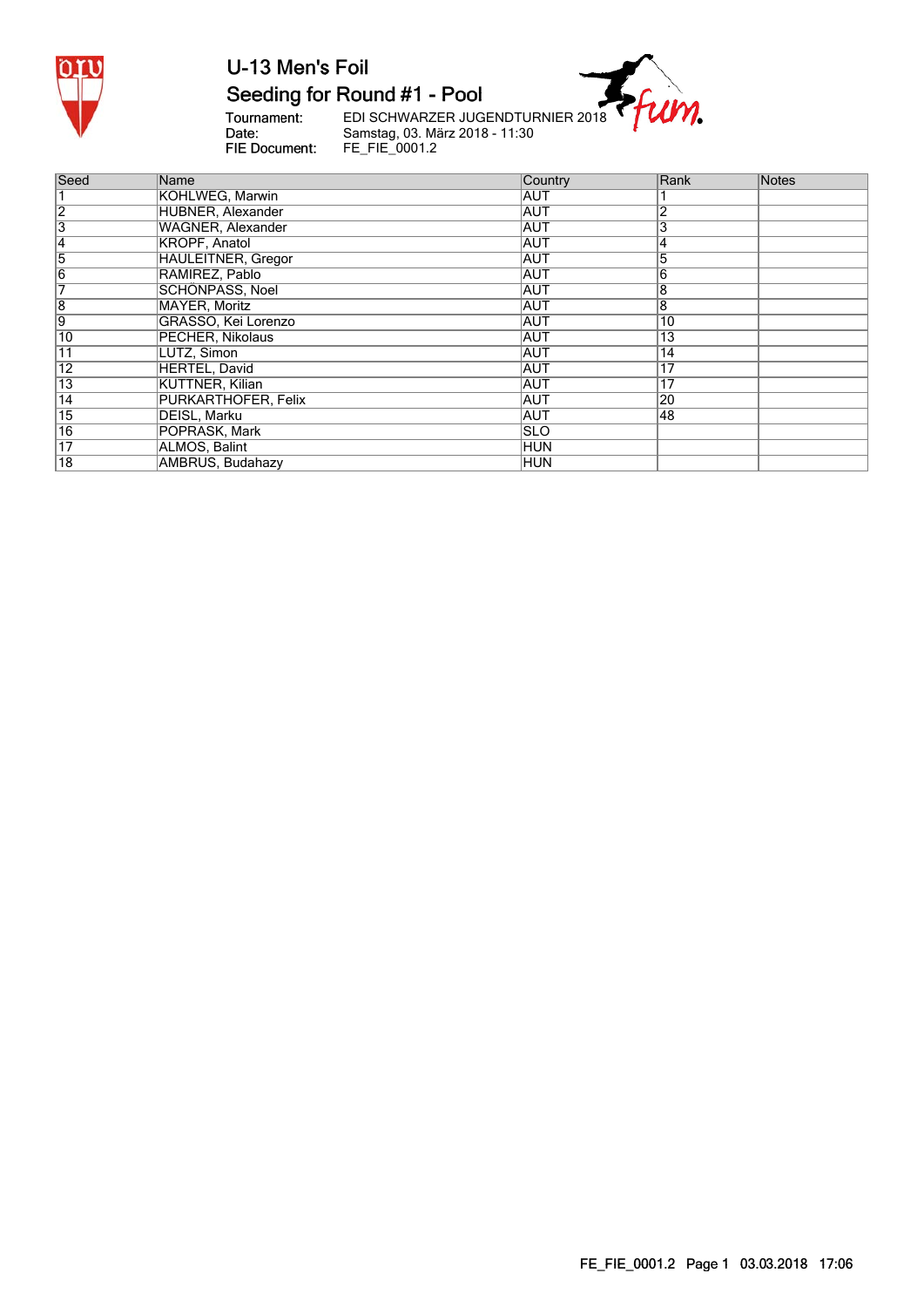

#### U-13 Men's Foil Round #1 Pool Results



Tournament: Date: FIE Document: EDI SCHWARZER JUGENDTURNIER 2018 Samstag, 03. März 2018 - 11:30 FE\_FIE\_0007

|                 | Strip 4          | Referee(s):                            |                |                |                |                |                |                |                |                |       |        |                 |        |
|-----------------|------------------|----------------------------------------|----------------|----------------|----------------|----------------|----------------|----------------|----------------|----------------|-------|--------|-----------------|--------|
|                 | 11:45            | AUBÖCK, Sebastian (Sebi, Dallas) (AUT) |                |                |                |                |                |                |                |                |       |        |                 |        |
| Name            |                  | <b>Affiliation</b>                     | #              |                | 2              | 3              | $\overline{4}$ | 5              | 6              | v              |       | V/M TS |                 | TR Ind |
|                 | KOHLWEG, Marwin  | <b>AUT</b>                             |                |                | V5             | D <sub>4</sub> | V5             | V5             | D <sub>1</sub> | 3              | 0,60  | 20     | 12 <sub>2</sub> | 8      |
|                 | SCHÖNPASS, Noel  | <b>AUT</b>                             | $\overline{2}$ | D <sub>0</sub> |                | D <sub>2</sub> | D <sub>4</sub> | V <sub>5</sub> | D <sub>4</sub> | 1              | 0,20  | 15     | 20              | -5     |
|                 | AMBRUS, Budahazy | <b>HUN</b>                             | 3              | V5             | V <sub>5</sub> |                | V5             | V <sub>5</sub> | V <sub>5</sub> | 5              | 1,00  | 25     | 10              | 15     |
| MAYER, Moritz   |                  | <b>AUT</b>                             | 4              | D <sub>2</sub> | V5             | D <sub>0</sub> |                | V <sub>5</sub> | D <sub>1</sub> | $\overline{2}$ | 0,40  | 13     | 23              | $-10$  |
| KÜTTNER, Kilian |                  | <b>AUT</b>                             | 5              | D <sub>0</sub> | D <sub>0</sub> | D <sub>2</sub> | D <sub>4</sub> |                | D <sub>1</sub> | $\mathbf 0$    | 0,00  | 7      | 25              | $-18$  |
| RAMIREZ, Pablo  |                  | <b>AUT</b>                             | 6              | V5             | V5             | D <sub>2</sub> | V5             | V <sub>5</sub> |                | 4              | 0, 80 | 22     | 12              | 10     |

| $\mathbf{\Omega}$ | Strip 5                   | Referee(s):                  |                |                |                |                |                |    |                |             |      |     |      |         |
|-------------------|---------------------------|------------------------------|----------------|----------------|----------------|----------------|----------------|----|----------------|-------------|------|-----|------|---------|
|                   | 11:45                     | <b>SCHAUER, Moritz (AUT)</b> |                |                |                |                |                |    |                |             |      |     |      |         |
| Name              |                           | <b>Affiliation</b>           | #              |                | 2              | 3              | $\overline{4}$ | 5  | 6              | v           | V/M  | TS. | - TR | $\ln d$ |
|                   | HUBNER, Alexander         | <b>AUT</b>                   |                |                | V <sub>5</sub> | V <sub>5</sub> | V <sub>5</sub> | V5 | V <sub>5</sub> | 5           | 1,00 | 25  | 9    | 16      |
| LUTZ, Simon       |                           | <b>AUT</b>                   | $\overline{2}$ | D <sub>0</sub> |                | D1             | D <sub>0</sub> | D1 | D <sub>3</sub> | $\mathbf 0$ | 0,00 | 5   | 25   | $-20$   |
| ALMOS, Balint     |                           | <b>HUN</b>                   | 3              | D4             | V5             |                | V5             | V5 | V <sub>5</sub> | 4           | 0,80 | 24  | 13   | 11      |
|                   | <b>HAULEITNER, Gregor</b> | <b>AUT</b>                   | $\overline{4}$ | D <sub>2</sub> | V <sub>5</sub> | D <sub>0</sub> |                | V5 | V <sub>5</sub> | 3           | 0,60 | 17  | 16   |         |
|                   | PURKARTHOFER, Felix       | <b>AUT</b>                   | 5              | D1             | V5             | D4             | D <sub>2</sub> |    | D <sub>4</sub> | 1           | 0,20 | 16  | 21   | -5      |
|                   | GRASSO, Kei Lorenzo       | <b>AUT</b>                   | 6              | D <sub>2</sub> | V5             | D <sub>3</sub> | D4             | V5 |                | 2           | 0,40 | 19  | 22   | $-3$    |

|               | Strip 8           | Referee(s):                     |                |    |                |                |                |                |                |                |        |    |    |          |
|---------------|-------------------|---------------------------------|----------------|----|----------------|----------------|----------------|----------------|----------------|----------------|--------|----|----|----------|
| 3             | 11:30             | <b>BUGARIN, Dimitrije (AUT)</b> |                |    |                |                |                |                |                |                |        |    |    |          |
| Name          |                   | <b>Affiliation</b>              | #              |    | $\overline{2}$ | 3              | $\overline{4}$ | 5              | 6              | v              | V/M TS |    |    | $TR$ Ind |
|               | WAGNER, Alexander | <b>AUT</b>                      |                |    | D1             | V5             | V5             | D4             | V <sub>5</sub> | 3              | 0,60   | 20 | 12 | -8       |
| HERTEL, David |                   | <b>AUT</b>                      | $\overline{2}$ | V5 |                | D <sub>3</sub> | D <sub>1</sub> | D <sub>1</sub> | D <sub>3</sub> |                | 0,20   | 13 | 18 | -5       |
| KROPF, Anatol |                   | <b>AUT</b>                      | 3              | D1 | V5             |                | V5             | V5             | V5             | 4              | 0,80   | 21 | 16 | 5        |
| DEISL, Marku  |                   | <b>AUT</b>                      | $\overline{4}$ | D1 | V <sub>2</sub> | D <sub>0</sub> |                | V5             | D <sub>3</sub> | $\overline{2}$ | 0,40   | 11 | 17 | -6       |
|               | PECHER, Nikolaus  | <b>AUT</b>                      | 5              | V5 | V <sub>5</sub> | D <sub>4</sub> | D <sub>2</sub> |                | V <sub>5</sub> | 3              | 0,60   | 21 | 16 | 5        |
| POPRASK, Mark |                   | <b>SLO</b>                      | 6              | D0 | V <sub>5</sub> | D <sub>4</sub> | V4             | D <sub>1</sub> |                | $\overline{2}$ | 0,40   | 14 | 21 | -7       |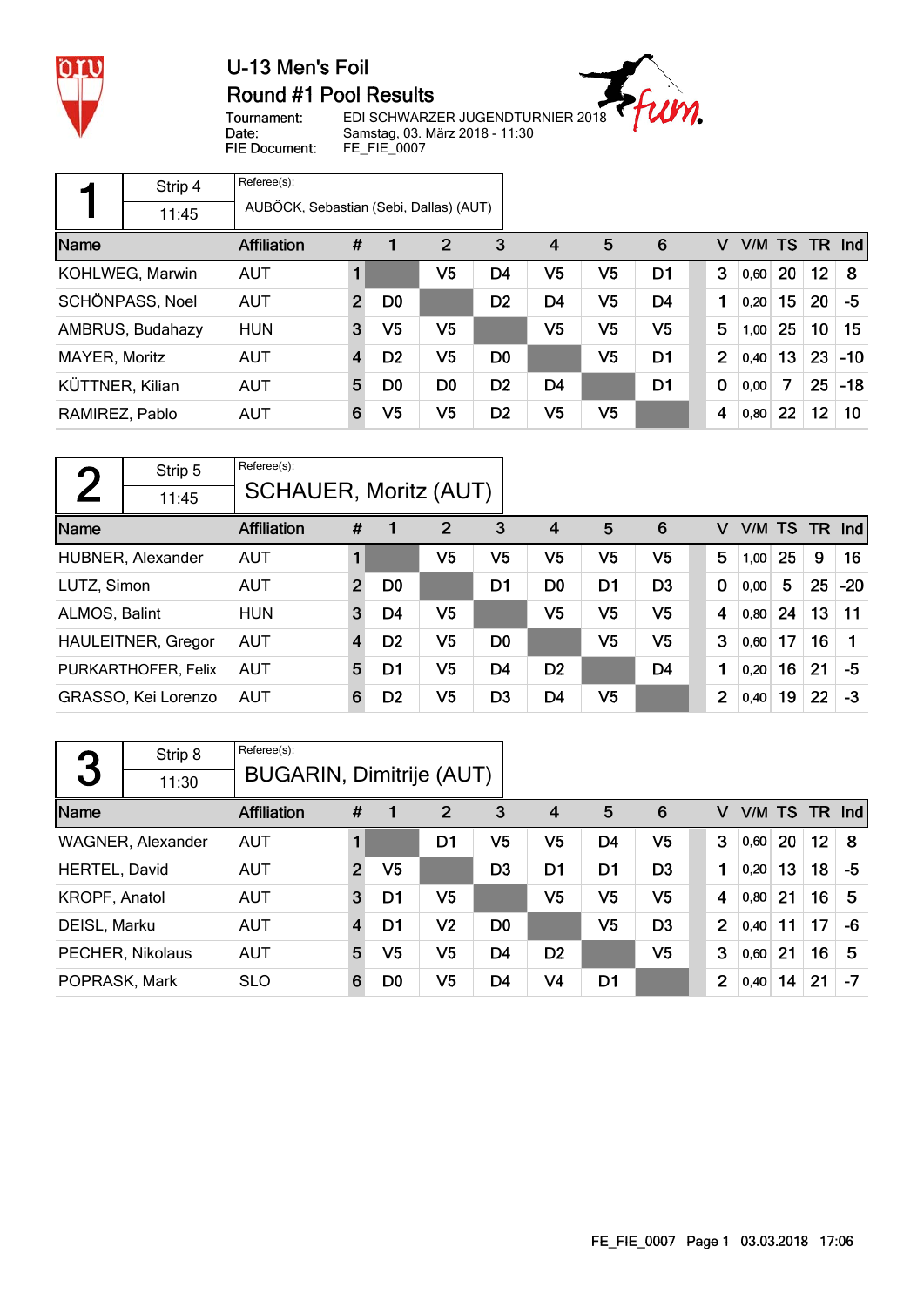

# Seeding for Round #2 - Pool

Tournament:<br>Date:<br>FIE Document:

EDI SCHWARZER JUGENDTURNIER 2018<br>Samstag, 03. März 2018 - 11:30<br>FE\_FIE\_0008

m.

| Seed                    | Name                      | Country    | $\vee$         | V/M            | lTS.            | <b>TR</b>       | Ind   | <b>Notes</b> |
|-------------------------|---------------------------|------------|----------------|----------------|-----------------|-----------------|-------|--------------|
|                         | HUBNER, Alexander         | <b>AUT</b> | 5              | 1,00           | 25              | 9               | $+16$ | Advanced     |
| $\overline{2}$          | <b>AMBRUS, Budahazy</b>   | <b>HUN</b> | 5              | 1,00           | 25              | 10              | $+15$ | Advanced     |
| $\overline{\mathbf{3}}$ | ALMOS. Balint             | <b>HUN</b> | 4              | 0, 80          | 24              | 13              | +11   | Advanced     |
| 14                      | RAMIREZ, Pablo            | <b>AUT</b> | 4              | 0, 80          | $\overline{22}$ | $\overline{12}$ | $+10$ | Advanced     |
| 5                       | <b>KROPF, Anatol</b>      | <b>AUT</b> | 4              | 0, 80          | 21              | 16              | $+5$  | Advanced     |
| 6T                      | <b>WAGNER, Alexander</b>  | <b>AUT</b> | 3              | 0.60           | 20              | $1\overline{2}$ | +8    | Advanced     |
| 61                      | KOHLWEG, Marwin           | <b>AUT</b> | $\overline{3}$ | 0.60           | 20              | 12              | $+8$  | Advanced     |
| 8                       | PECHER, Nikolaus          | <b>AUT</b> | 3              | 0,60           | 21              | 16              | $+5$  | Advanced     |
| $\overline{9}$          | <b>HAULEITNER, Gregor</b> | <b>AUT</b> | 3              | 0,60           | 17              | 16              | $+1$  | Advanced     |
| 10                      | GRASSO, Kei Lorenzo       | AUT        | 2              | 0,40           | 19              | 22              | -3    | Advanced     |
| 11                      | DEISL. Marku              | <b>AUT</b> | $\overline{2}$ | 0,40           | $11$            | 17              | -6    | Advanced     |
| $\overline{12}$         | POPRASK, Mark             | <b>SLO</b> | $\overline{2}$ | $ 0,40\rangle$ | 14              | 21              | -7    | Advanced     |
| 13                      | MAYER, Moritz             | AUT        | $\overline{2}$ | 0,40           | 13              | 23              | $-10$ | Advanced     |
| $\overline{14}$         | PURKARTHOFER, Felix       | <b>AUT</b> |                | 0,20           | $\overline{16}$ | $\overline{21}$ | -5    | Advanced     |
| 15                      | SCHÖNPASS, Noel           | AUT        |                | 0,20           | 15              | 20              | -5    | Advanced     |
| 16                      | HERTEL, David             | <b>AUT</b> |                | 0,20           | 13              | 18              | -5    | Eliminated   |
| $\overline{17}$         | KÜTTNER, Kilian           | AUT        | 0              | 0.00           |                 | 25              | -18   | Eliminated   |
| $\overline{18}$         | LUTZ, Simon               | AUT        | 0              | 0,00           | 15              | 25              | -20   | Eliminated   |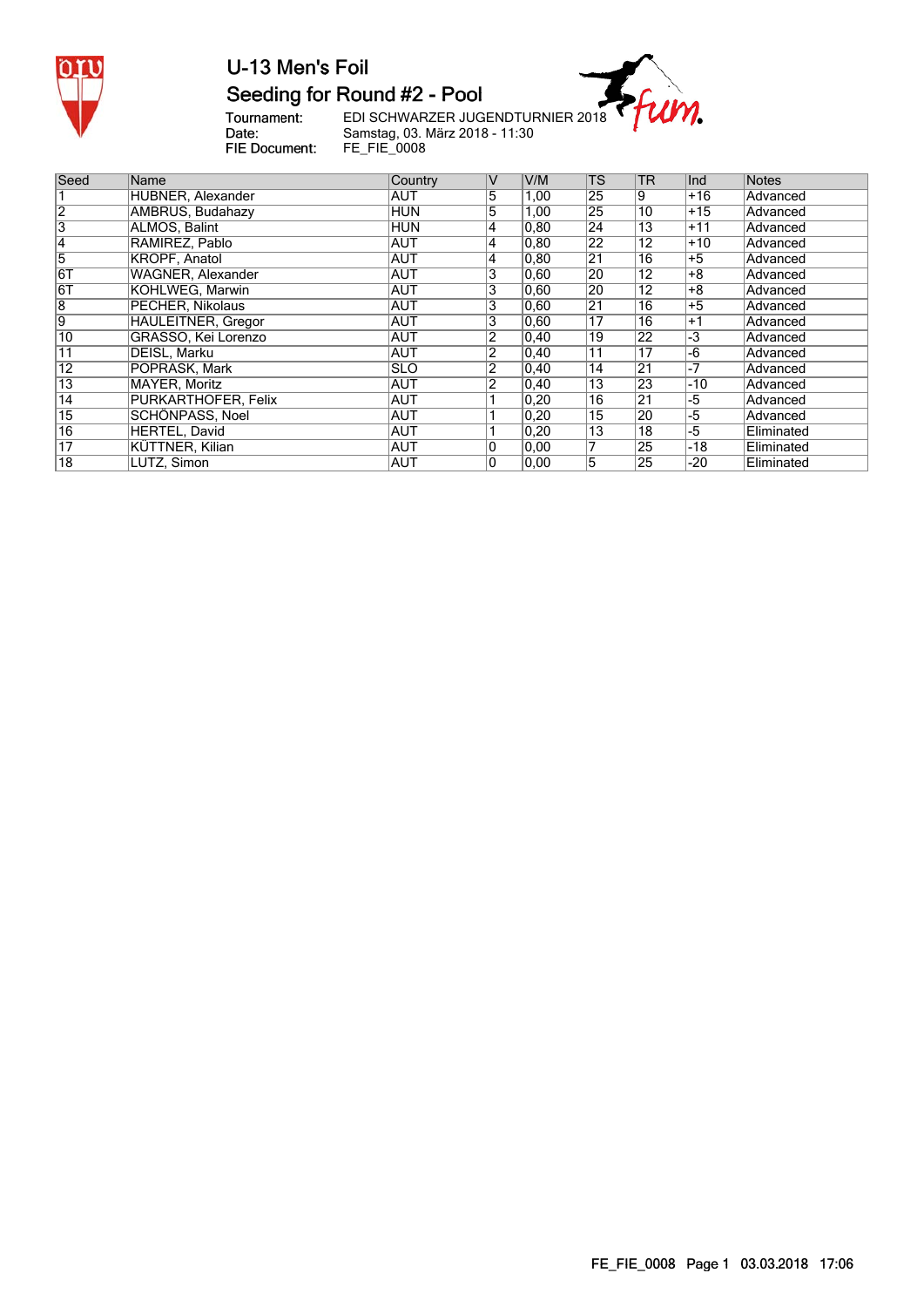

#### U-13 Men's Foil Round #2 Pool Results



Tournament: Date: FIE Document: EDI SCHWARZER JUGENDTURNIER 2018 Samstag, 03. März 2018 - 11:30 FE\_FIE\_0007

|               | Strip 1           | Referee(s):                  |               |                |                |                |                |                |                |           |    |    |                |
|---------------|-------------------|------------------------------|---------------|----------------|----------------|----------------|----------------|----------------|----------------|-----------|----|----|----------------|
|               | 13:45             | <b>SCHAUER, Moritz (AUT)</b> |               |                |                |                |                |                |                |           |    |    |                |
| Name          |                   | <b>Affiliation</b>           | #             |                | $\overline{2}$ | 3              | 4              | 5              | v              | V/M TS TR |    |    | Ind            |
| MAYER, Moritz |                   | <b>AUT</b>                   |               |                | D3             | D4             | D <sub>3</sub> | D <sub>0</sub> | $\mathbf 0$    | 0,00      | 10 | 20 | -10            |
|               | KOHLWEG, Marwin   | <b>AUT</b>                   | $\mathcal{P}$ | V <sub>5</sub> |                | V <sub>5</sub> | D <sub>2</sub> | D <sub>3</sub> | 2              | 0,50      | 15 | 13 | $\overline{2}$ |
| POPRASK, Mark |                   | <b>SLO</b>                   | 3             | V5             | D <sub>0</sub> |                | D <sub>2</sub> | V5             | $\overline{2}$ | 0,50      | 12 | 17 | -5             |
|               | WAGNER, Alexander | <b>AUT</b>                   |               | V <sub>5</sub> | V5             | V5             |                | D1             | 3              | 0,75      | 16 | 12 | 4              |
|               | HUBNER, Alexander | <b>AUT</b>                   | 5             | V5             | V5             | D <sub>3</sub> | V <sub>5</sub> |                | 3              | 0,75      | 18 | 9  | 9              |

| $\blacksquare$ | Strip 2             | Referee(s):            |                |                |    |                |                |                |                |      |    |    |                 |
|----------------|---------------------|------------------------|----------------|----------------|----|----------------|----------------|----------------|----------------|------|----|----|-----------------|
|                | 13:45               | SOMOSKEOY, Peter (HUN) |                |                |    |                |                |                |                |      |    |    |                 |
| Name           |                     | <b>Affiliation</b>     | #              |                | 2  | 3              | 4              | 5              | v              |      |    |    | V/M TS TR $Ind$ |
| KROPF, Anatol  |                     | <b>AUT</b>             |                |                | V5 | D1             | D <sub>3</sub> | D <sub>2</sub> |                | 0,25 | 11 | 15 | $-4$            |
|                | PURKARTHOFER, Felix | <b>AUT</b>             | $\overline{2}$ | D <sub>0</sub> |    | V <sub>5</sub> | D <sub>0</sub> | D <sub>2</sub> |                | 0,25 | 7  | 19 | $-12$           |
|                | PECHER, Nikolaus    | <b>AUT</b>             | 3              | V5             | D4 |                | D <sub>4</sub> | V5             | $\overline{2}$ | 0,50 | 18 | 13 | -5              |
|                | AMBRUS, Budahazy    | <b>HUN</b>             |                | V <sub>5</sub> | V5 | V <sub>5</sub> |                | V5             | 4              | 1,00 | 20 | 8  | 12              |
| DEISL, Marku   |                     | <b>AUT</b>             | 5              | V <sub>5</sub> | V5 | D <sub>2</sub> | D1             |                | $\overline{2}$ | 0,50 | 13 | 14 | -1              |

| 3              | Strip 4                   | Referee(s):                     |   |                |                |                |                |    |                |      |    |               |    |
|----------------|---------------------------|---------------------------------|---|----------------|----------------|----------------|----------------|----|----------------|------|----|---------------|----|
|                | 13:45                     | <b>BUGARIN, Dimitrije (AUT)</b> |   |                |                |                |                |    |                |      |    |               |    |
| Name           |                           | <b>Affiliation</b>              | # |                | 2              | 3              | 4              | 5  | v              |      |    | V/M TS TR Ind |    |
|                | SCHÖNPASS, Noel           | <b>AUT</b>                      |   |                | V5             | D1             | D <sub>2</sub> | V5 | $\overline{2}$ | 0,50 | 13 | 16            | -3 |
|                | GRASSO, Kei Lorenzo       | <b>AUT</b>                      | 2 | D4             |                | D4             | D1             | V5 | 1              | 0,25 | 14 | 19            | -5 |
| ALMOS, Balint  |                           | <b>HUN</b>                      | 3 | V5             | V <sub>5</sub> |                | D <sub>2</sub> | V5 | 3              | 0,75 | 17 | 13            | -4 |
| RAMIREZ, Pablo |                           | <b>AUT</b>                      |   | V <sub>4</sub> | V5             | V5             |                | V5 | $\overline{4}$ | 1,00 | 19 | 7             | 12 |
|                | <b>HAULEITNER, Gregor</b> | <b>AUT</b>                      | 5 | D3             | D <sub>4</sub> | D <sub>3</sub> | D <sub>2</sub> |    | 0              | 0,00 | 12 | 20            | -8 |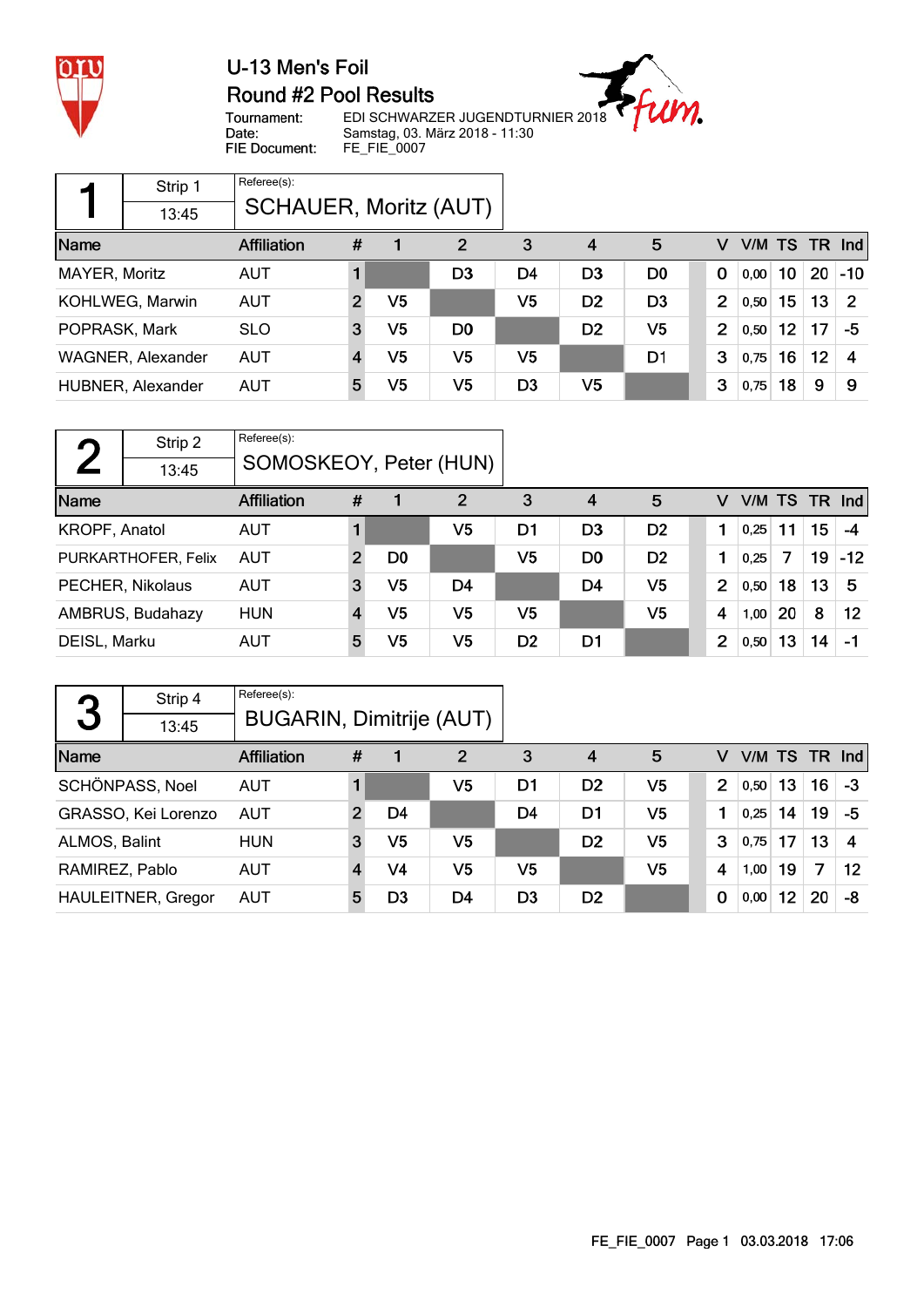

### U-13 Men's Foil Seeding for Round #3 - DE

m.

Tournament:<br>Date:<br>FIE Document:

EDI SCHWARZER JUGENDTURNIER 2018 Samstag, 03. März 2018 - 11:30 FE\_FIE\_0008

| Seed            | Name                       | Country     | $\vee$         | V/M               | $\mathsf{TS}$   | <b>TR</b>       | Ind   | <b>Notes</b> |
|-----------------|----------------------------|-------------|----------------|-------------------|-----------------|-----------------|-------|--------------|
|                 | AMBRUS, Budahazy           | HUN         | 9              | 1,00              | 145             | 18              | +27   | Advanced     |
| 2               | HUBNER, Alexander          | <b>AUT</b>  | 8              | $\overline{0,89}$ | 43              | 18              | $+25$ | Advanced     |
| 3               | RAMIREZ, Pablo             | <b>AUT</b>  | 8              | 0,89              | <b>41</b>       | 19              | $+22$ | Advanced     |
| 14              | ALMOS. Balint              | <b>HUN</b>  |                | 0,78              | 41              | 26              | $+15$ | Advanced     |
| 5               | WAGNER, Alexander          | <b>AUT</b>  | 6              | 0,67              | 36              | 24              | $+12$ | Advanced     |
| $\overline{6}$  | PECHER, Nikolaus           | <b>AUT</b>  | $\overline{5}$ | 0,56              | $\overline{39}$ | 29              | $+10$ | Advanced     |
|                 | KOHLWEG, Marwin            | <b>AUT</b>  | $\overline{5}$ | 0,56              | 35              | $\overline{25}$ | $+10$ | Advanced     |
| 8               | KROPF, Anatol              | AUT         | 5              | 0,56              | 32              | $\overline{31}$ | $+1$  | Advanced     |
| 9               | DEISL. Marku               | <b>AUT</b>  | 4              | 0,44              | $ 24\rangle$    | $\overline{31}$ | -7    | Advanced     |
| 10              | POPRASK. Mark              | <b>ISLO</b> | 4              | 0,44              | 26              | 38              | $-12$ | Advanced     |
| 11              | <b>HAULEITNER, Gregor</b>  | AUT         | 3              | 0,33              | 29              | 36              | -7    | Advanced     |
| $\overline{12}$ | GRASSO, Kei Lorenzo        | <b>AUT</b>  | 3              | 0,33              | 33              | 41              | -8    | Advanced     |
| $\overline{13}$ | SCHÖNPASS, Noel            | <b>AUT</b>  | 3              | 0.33              | 28              | 36              | -8    | Eliminated   |
| $\overline{14}$ | <b>PURKARTHOFER, Felix</b> | <b>AUT</b>  | 2              | 0,22              | $ 23\rangle$    | 40              | -17   | Eliminated   |
| $\overline{15}$ | MAYER, Moritz              | AUT         | 2              | 0,22              | $ 23\rangle$    | 43              | -20   | Eliminated   |
| $\overline{16}$ | HERTEL, David              | AUT         |                |                   |                 |                 |       | Eliminated   |
| 17              | KÜTTNER, Kilian            | AUT         |                |                   |                 |                 |       | Eliminated   |
| $\overline{18}$ | LUTZ, Simon                | AUT         |                |                   |                 |                 |       | Eliminated   |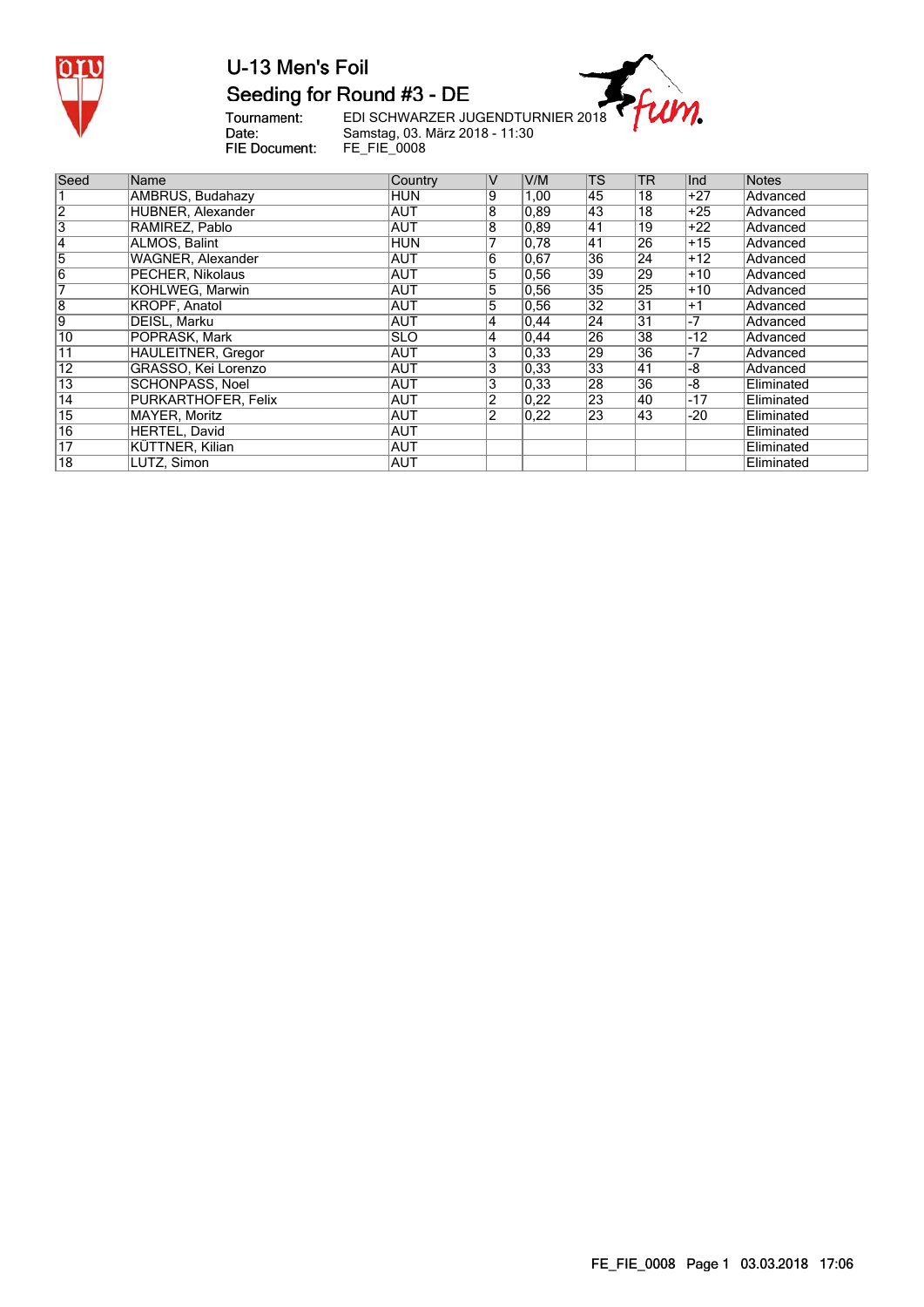#### U-13 Men's Foil - Round #3 - DE (Table of 16)

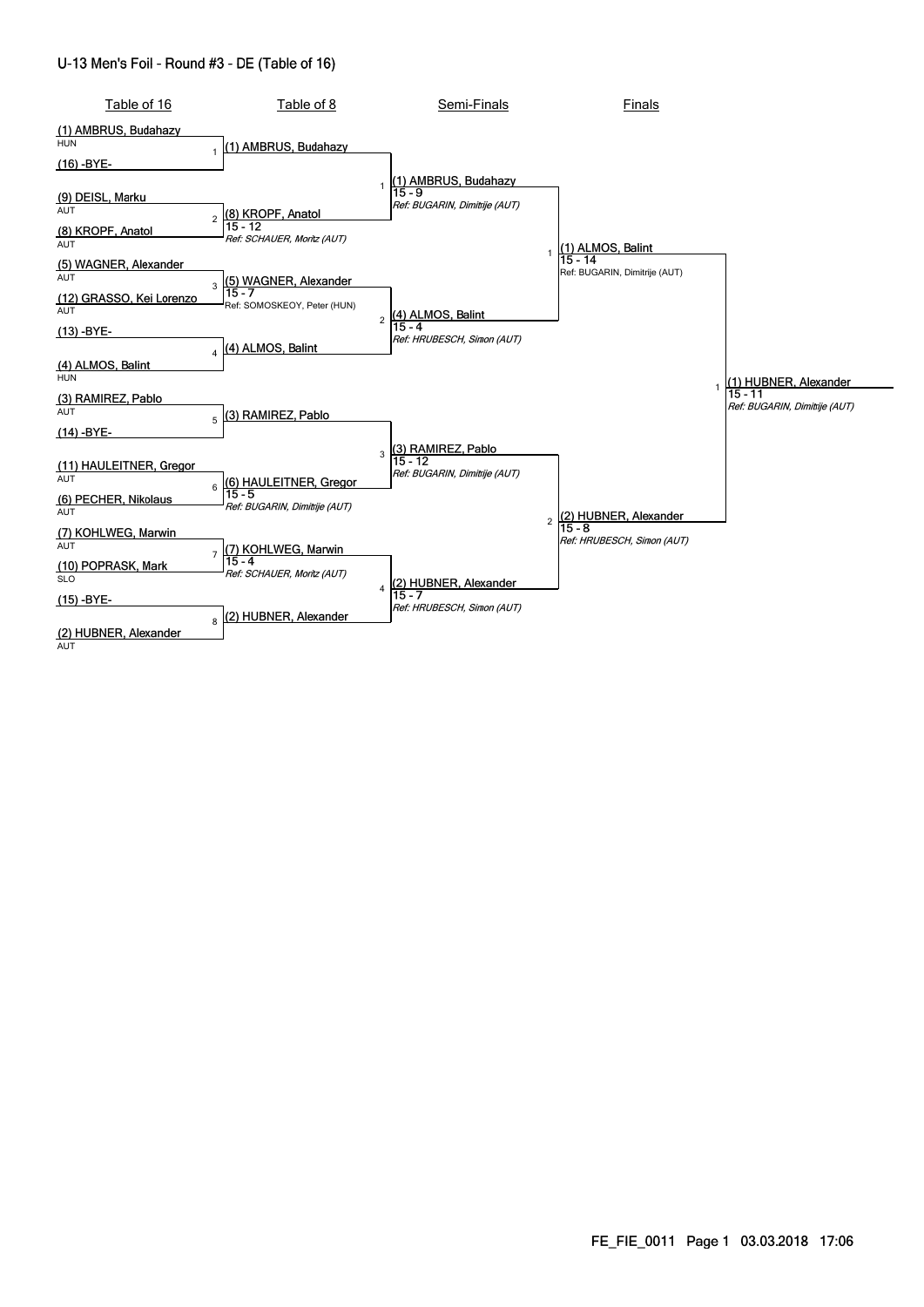

**Final Ranking** 

Tournament: Date: FIE Document: EDI SCHWARZER JUGENDTURNIER 2018 Samstag, 03. März 2018 - 11:30 FE\_FIE\_0012